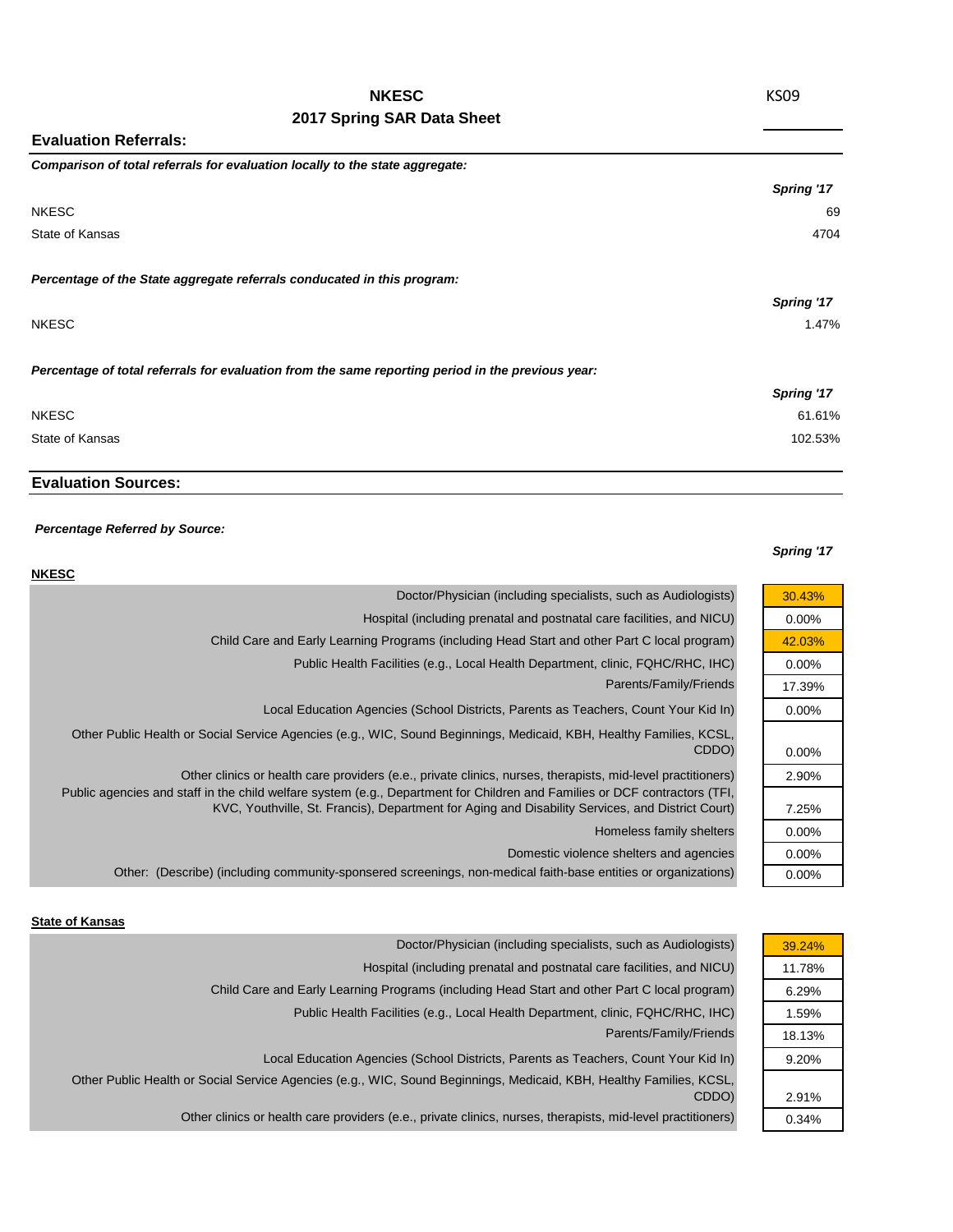| KVC, Youthville, St. Francis), Department for Aging and Disability Services, and District Court)               | 7.99%      |
|----------------------------------------------------------------------------------------------------------------|------------|
| Homeless family shelters                                                                                       | 0.02%      |
| Domestic violence shelters and agencies                                                                        | 0.00%      |
| Other: (Describe) (including community-sponsered screenings, non-medical faith-base entities or organizations) | 2.49%      |
| Total referred but not evaluated:                                                                              |            |
|                                                                                                                | Spring '17 |
| <b>NKESC</b>                                                                                                   | 20         |
| State of Kansas                                                                                                | 1583       |
| Percentage of referrals that were not evaluated:                                                               |            |
|                                                                                                                | Spring '17 |
| <b>NKESC</b>                                                                                                   | 28.99%     |
| State of Kansas                                                                                                | 33.65%     |
| Percentage of reasons for not completing evaluations:                                                          |            |
|                                                                                                                | Spring '17 |
| <b>NKESC</b>                                                                                                   |            |
| <b>Family Declined</b>                                                                                         | 40.00%     |
| Moved                                                                                                          | 0.00%      |
| <b>Could Not</b>                                                                                               |            |
| Locate Family                                                                                                  | 15.00%     |
| In Process                                                                                                     | 45.00%     |
| Other                                                                                                          | 0.00%      |
|                                                                                                                |            |
| State of Kansas                                                                                                |            |
| <b>Family Declined</b>                                                                                         | 24.64%     |
| Moved                                                                                                          | 3.60%      |
| <b>Could Not</b>                                                                                               |            |

**Timelines:**

| Percentage of referrals not meeting seven-day timeline:       |                   |
|---------------------------------------------------------------|-------------------|
|                                                               | <b>Spring '17</b> |
| <b>NKESC</b>                                                  | $0.00\%$          |
| State of Kansas                                               | $0.00\%$          |
| Percentage of IFSPs not developed within the 45-day timeline: |                   |
|                                                               | Spring '17        |
| <b>NKESC</b>                                                  | 14.29%            |
| State of Kansas                                               | 19.17%            |
|                                                               |                   |
| Local Program Proportionate Size Comparison:                  |                   |

Locate Family | 22.17% In Process  $\frac{49.59\%}{0.00\%}$ 

 $0.00%$ 

| <b>Six-Month Cumulative Count</b> |                   |
|-----------------------------------|-------------------|
|                                   | <b>Spring '17</b> |
| <b>NKESC</b>                      | 62                |
| State of Kansas                   | 7314              |